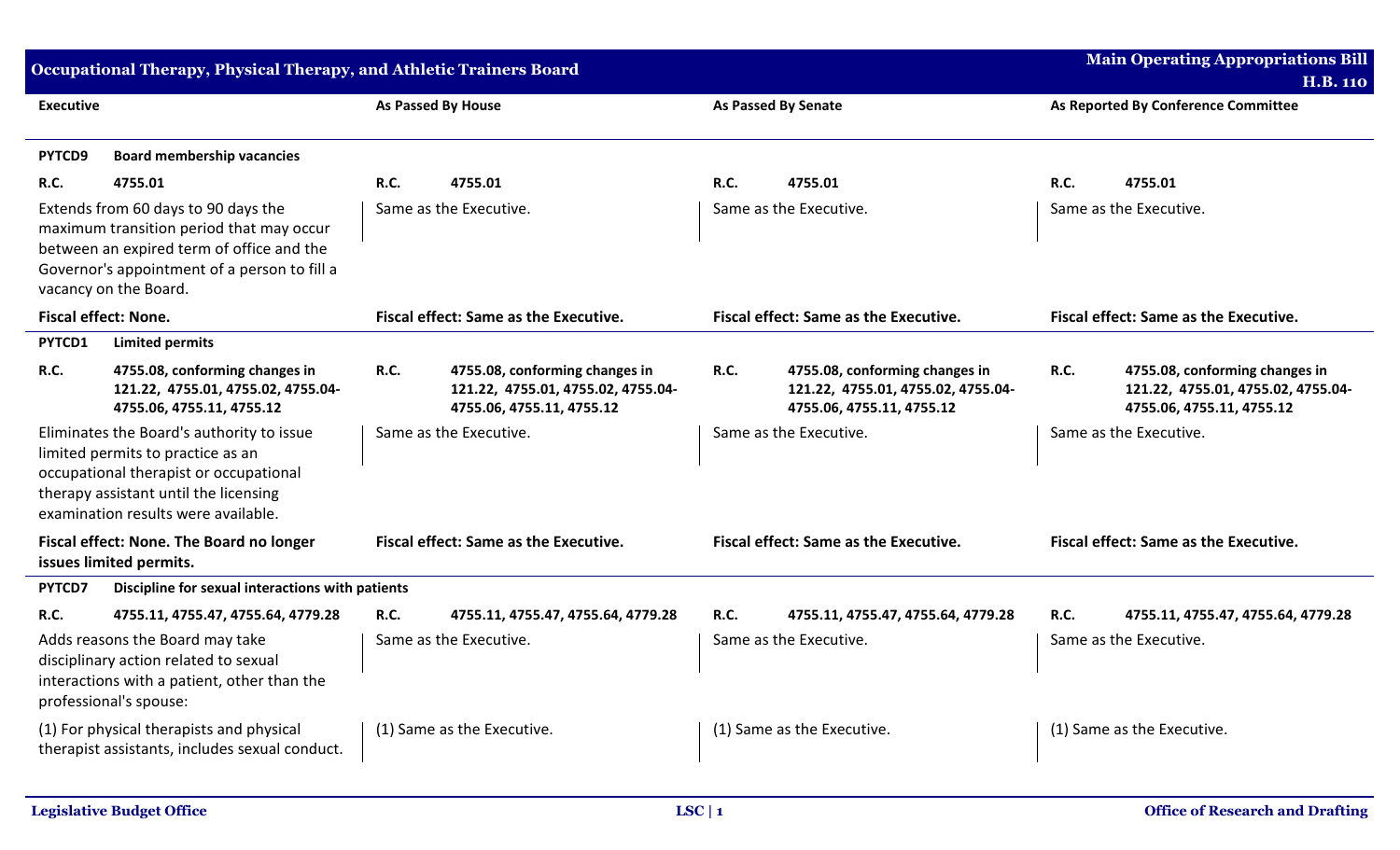| Occupational Therapy, Physical Therapy, and Athletic Trainers Board                                                                                                                                                                                                | <b>Main Operating Appropriations Bill</b><br><b>H.B. 110</b> |                                       |                                       |
|--------------------------------------------------------------------------------------------------------------------------------------------------------------------------------------------------------------------------------------------------------------------|--------------------------------------------------------------|---------------------------------------|---------------------------------------|
| <b>Executive</b>                                                                                                                                                                                                                                                   | As Passed By House                                           | <b>As Passed By Senate</b>            | As Reported By Conference Committee   |
| (2) For occupational therapists, occupational<br>therapy assistants, athletic trainers,<br>orthoptists, prosthetics, and pedorthists,<br>includes sexual conduct, sexual contact, and<br>sexually demeaning verbal behavior.                                       | (2) Same as the Executive.                                   | (2) Same as the Executive.            | (2) Same as the Executive.            |
| Fiscal effect: This may result in an increase<br>investigations costs.                                                                                                                                                                                             | <b>Fiscal effect: Same as the Executive.</b>                 | Fiscal effect: Same as the Executive. | Fiscal effect: Same as the Executive. |
| Intervention in lieu of conviction<br>PYTCD8                                                                                                                                                                                                                       |                                                              |                                       |                                       |
| R.C.<br>4755.11, 4755.47, 4755.64, 4779.28                                                                                                                                                                                                                         | <b>R.C.</b><br>4755.11, 4755.47, 4755.64, 4779.28            |                                       |                                       |
| Permits the Board to impose discipline on an<br>applicant or licensee due to the person<br>being subject to a judicial finding of<br>eligibility for intervention in lieu of<br>conviction for crimes that would otherwise<br>be a reason for disciplinary action. | Same as the Executive.                                       | No provision.                         | No provision.                         |
| <b>Fiscal effect: Permissive.</b>                                                                                                                                                                                                                                  | Fiscal effect: Same as the Executive.                        |                                       |                                       |
| PYTCD2<br><b>Inactive licenses</b>                                                                                                                                                                                                                                 |                                                              |                                       |                                       |
| R.C.<br>4755.12, 4755.06                                                                                                                                                                                                                                           | <b>R.C.</b><br>4755.12, 4755.06                              |                                       | <b>R.C.</b><br>4755.12, 4755.06       |
| Eliminates law that allows an occupational<br>therapist or occupational therapy assistant<br>not in active practice to register as being<br>non-active and have the person's license<br>placed in escrow.                                                          | Same as the Executive.                                       | No provision.                         | Same as the Executive.                |
| Fiscal effect: None. The Board no longer<br>provides the option to escrow a license.                                                                                                                                                                               | Fiscal effect: Same as the Executive.                        |                                       | Fiscal effect: Same as the Executive. |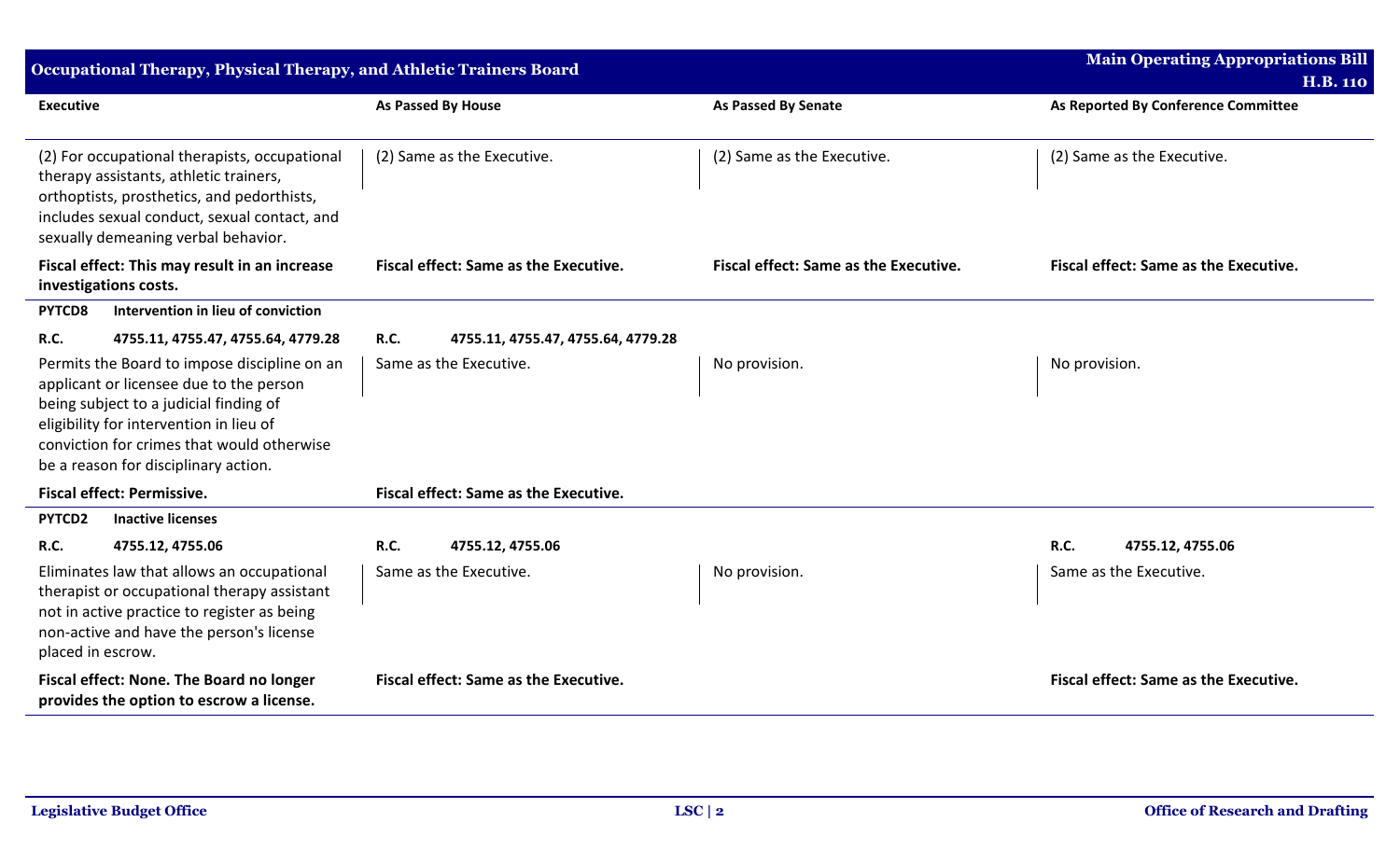| Occupational Therapy, Physical Therapy, and Athletic Trainers Board                                                                                                                                                                                             | <b>Main Operating Appropriations Bill</b><br><b>H.B. 110</b> |                                       |                                              |
|-----------------------------------------------------------------------------------------------------------------------------------------------------------------------------------------------------------------------------------------------------------------|--------------------------------------------------------------|---------------------------------------|----------------------------------------------|
| <b>Executive</b>                                                                                                                                                                                                                                                | <b>As Passed By House</b>                                    | <b>As Passed By Senate</b>            | As Reported By Conference Committee          |
| Photograph and physical description<br>PYTCD5                                                                                                                                                                                                                   |                                                              |                                       |                                              |
| R.C.<br>4755.42, 4755.421                                                                                                                                                                                                                                       | <b>R.C.</b><br>4755.42, 4755.421                             | <b>R.C.</b><br>4755.42, 4755.421      | <b>R.C.</b><br>4755.42, 4755.421             |
| Eliminates the requirement that a physical<br>therapist or physical therapist assistant<br>applying for a license submit a physical<br>description and photograph.                                                                                              | Same as the Executive.                                       | Same as the Executive.                | Same as the Executive.                       |
| <b>Fiscal effect: Potential savings due to</b><br>eliminating delays in processing licenses<br>and removing the need to store<br>photographs.                                                                                                                   | <b>Fiscal effect: Same as the Executive.</b>                 | Fiscal effect: Same as the Executive. | <b>Fiscal effect: Same as the Executive.</b> |
| PYTCD6<br>Professional physical therapy programs                                                                                                                                                                                                                |                                                              |                                       |                                              |
| R.C.<br>4755.42, 4755.421, 4755.48                                                                                                                                                                                                                              | <b>R.C.</b><br>4755.42, 4755.421, 4755.48                    |                                       | <b>R.C.</b><br>4755.42, 4755.421, 4755.48    |
| Specifies that a physical therapy licensure<br>applicant must graduate from a professional<br>program, rather than complete an education<br>program.                                                                                                            | Same as the Executive.                                       | No provision.                         | Same as the Executive.                       |
| Requires an applicant to graduate from a<br>professional program that is accredited by a<br>national physical therapy accreditation<br>agency approved by the Board's Physical<br>Therapy Section, rather than approved by<br>the U.S. Department of Education. | Same as the Executive.                                       | No provision.                         | Same as the Executive.                       |
| <b>Fiscal effect: None.</b>                                                                                                                                                                                                                                     | <b>Fiscal effect: Same as the Executive.</b>                 |                                       | Fiscal effect: Same as the Executive.        |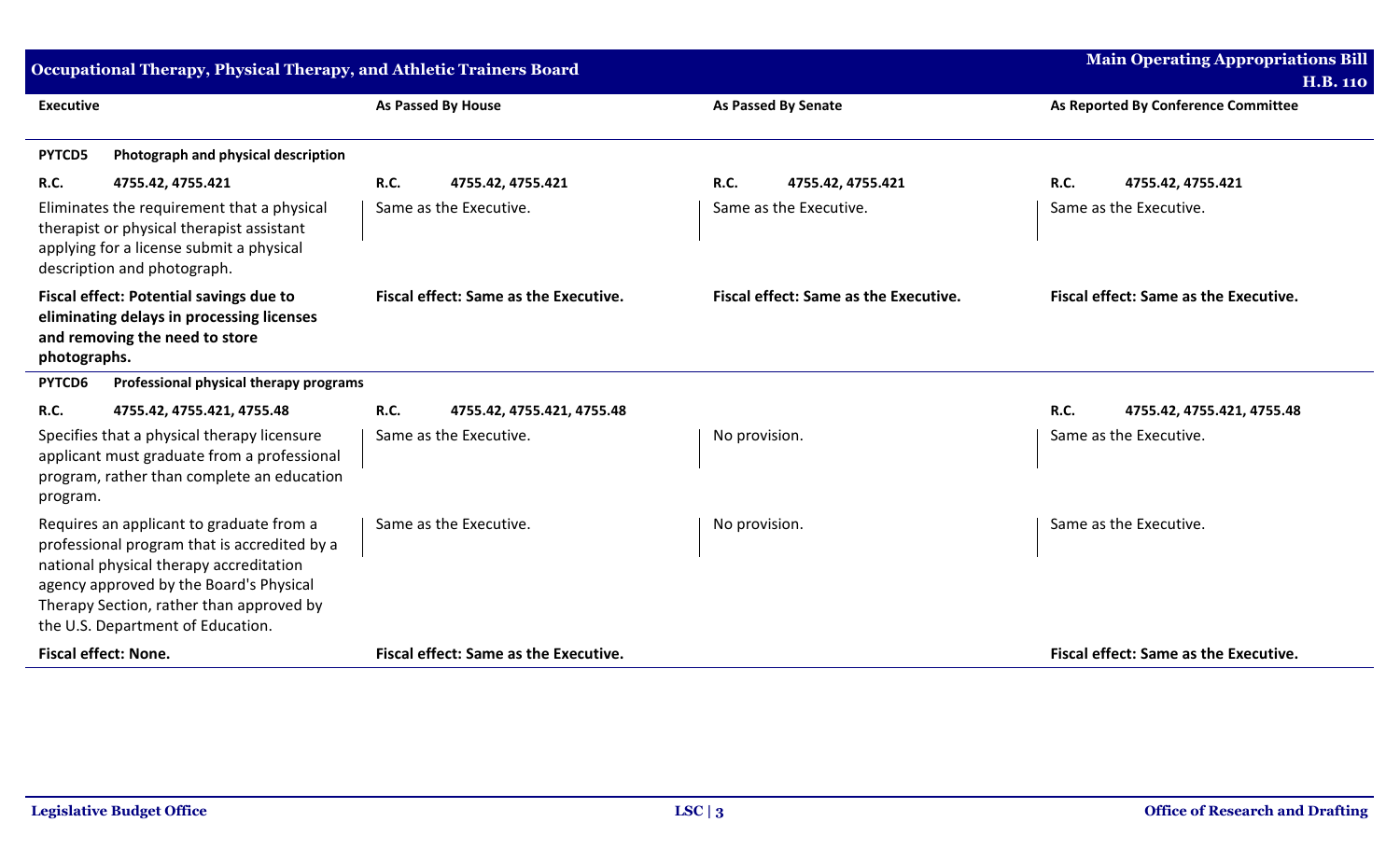| Occupational Therapy, Physical Therapy, and Athletic Trainers Board                                                                                                                           |                                                                                                                                                                                                                                                                                                                               |                                       |                                              | <b>Main Operating Appropriations Bill</b><br><b>H.B. 110</b> |  |
|-----------------------------------------------------------------------------------------------------------------------------------------------------------------------------------------------|-------------------------------------------------------------------------------------------------------------------------------------------------------------------------------------------------------------------------------------------------------------------------------------------------------------------------------|---------------------------------------|----------------------------------------------|--------------------------------------------------------------|--|
| <b>Executive</b>                                                                                                                                                                              |                                                                                                                                                                                                                                                                                                                               | <b>As Passed By House</b>             | <b>As Passed By Senate</b>                   | As Reported By Conference Committee                          |  |
| PYTCD3                                                                                                                                                                                        | <b>Discipline and hearings</b>                                                                                                                                                                                                                                                                                                |                                       |                                              |                                                              |  |
| <b>R.C.</b>                                                                                                                                                                                   | 4779.28, 4779.281                                                                                                                                                                                                                                                                                                             | R.C.<br>4779.28, 4779.281             | <b>R.C.</b><br>4779.28, 4779.281             | <b>R.C.</b><br>4779.28, 4779.281                             |  |
|                                                                                                                                                                                               | Permits the Board to impose a fine or<br>require corrective action courses as a form<br>of discipline against a licensed orthotist,<br>prosthetist, or pedorthist.                                                                                                                                                            | Same as the Executive.                | Same as the Executive.                       | Same as the Executive.                                       |  |
|                                                                                                                                                                                               | Permits the Board to impose discipline<br>against a licensed orthotist, prosthetist, or<br>pedorthist due to the individual's denial,<br>revocation, suspension, or restriction of<br>authority to practice any health care<br>occupation (other than for failure to renew)<br>in Ohio, another state, or other jurisdiction. | Same as the Executive.                | Same as the Executive.                       | Same as the Executive.                                       |  |
| Requires a sanctioned orthotist, prosthetist,<br>or pedorthist to pay a fee for the actual cost<br>of the administrative hearing.                                                             |                                                                                                                                                                                                                                                                                                                               | Same as the Executive.                | Same as the Executive.                       | Same as the Executive.                                       |  |
| <b>Fiscal effect: Granting the Board the</b><br>authority to impose a fine and require a<br>sanctioned licensee to pay administrative<br>hearing costs could result in additional<br>revenue. |                                                                                                                                                                                                                                                                                                                               | Fiscal effect: Same as the Executive. | <b>Fiscal effect: Same as the Executive.</b> | <b>Fiscal effect: Same as the Executive.</b>                 |  |
| PYTCD4                                                                                                                                                                                        | <b>Investigations of license holders</b>                                                                                                                                                                                                                                                                                      |                                       |                                              |                                                              |  |
| R.C.                                                                                                                                                                                          | 4779.33                                                                                                                                                                                                                                                                                                                       | <b>R.C.</b><br>4779.33                | R.C.<br>4779.33                              | <b>R.C.</b><br>4779.33                                       |  |
| Transfers the duty to investigate violations<br>relating to the practice of orthotics,<br>prosthetics, and pedorthics from the Board's<br>secretary to the full Board.                        |                                                                                                                                                                                                                                                                                                                               | Same as the Executive.                | Same as the Executive.                       | Same as the Executive.                                       |  |
| Permits the Board to share confidential<br>investigatory information, relating to the                                                                                                         |                                                                                                                                                                                                                                                                                                                               | Same as the Executive.                | Same as the Executive.                       | Same as the Executive.                                       |  |
|                                                                                                                                                                                               | <b>Legislative Budget Office</b>                                                                                                                                                                                                                                                                                              |                                       | LSC   $4$                                    | <b>Office of Research and Drafting</b>                       |  |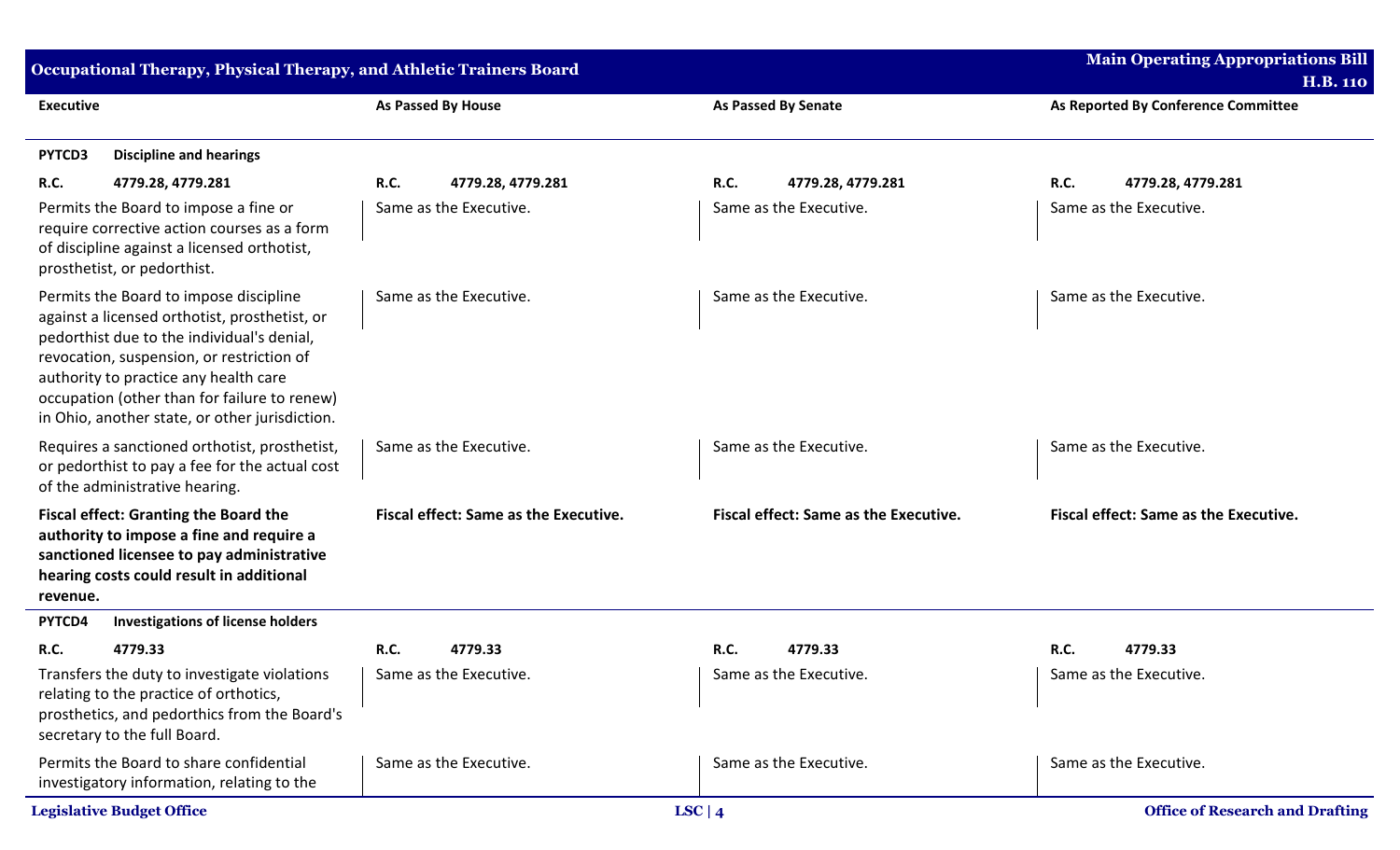| <b>Occupational Therapy, Physical Therapy, and Athletic Trainers Board</b>                                                                                                                                                                                                         | <b>Main Operating Appropriations Bill</b><br><b>H.B. 110</b> |                                              |                                              |
|------------------------------------------------------------------------------------------------------------------------------------------------------------------------------------------------------------------------------------------------------------------------------------|--------------------------------------------------------------|----------------------------------------------|----------------------------------------------|
| <b>Executive</b>                                                                                                                                                                                                                                                                   | As Passed By House                                           | <b>As Passed By Senate</b>                   | As Reported By Conference Committee          |
| practice of orthotics, prosthetics, and<br>pedorthics, with any federal, state, or local<br>law enforcement, prosecutorial, or<br>regulatory agency, but requires the entity<br>receiving the information to comply with the<br>same confidentiality requirements as the<br>Board. |                                                              |                                              |                                              |
| Allows the shared information to be<br>admitted as evidence at a criminal trial or<br>administrative hearing, but requires<br>measures be taken to maintain the<br>confidentiality of identifying information.                                                                     | Same as the Executive.                                       | Same as the Executive.                       | Same as the Executive.                       |
| Fiscal effect: Minimal. These changes align<br>the disciplinary statute for these<br>professions with others overseen by the<br>Board.                                                                                                                                             | <b>Fiscal effect: Same as the Executive.</b>                 | <b>Fiscal effect: Same as the Executive.</b> | <b>Fiscal effect: Same as the Executive.</b> |